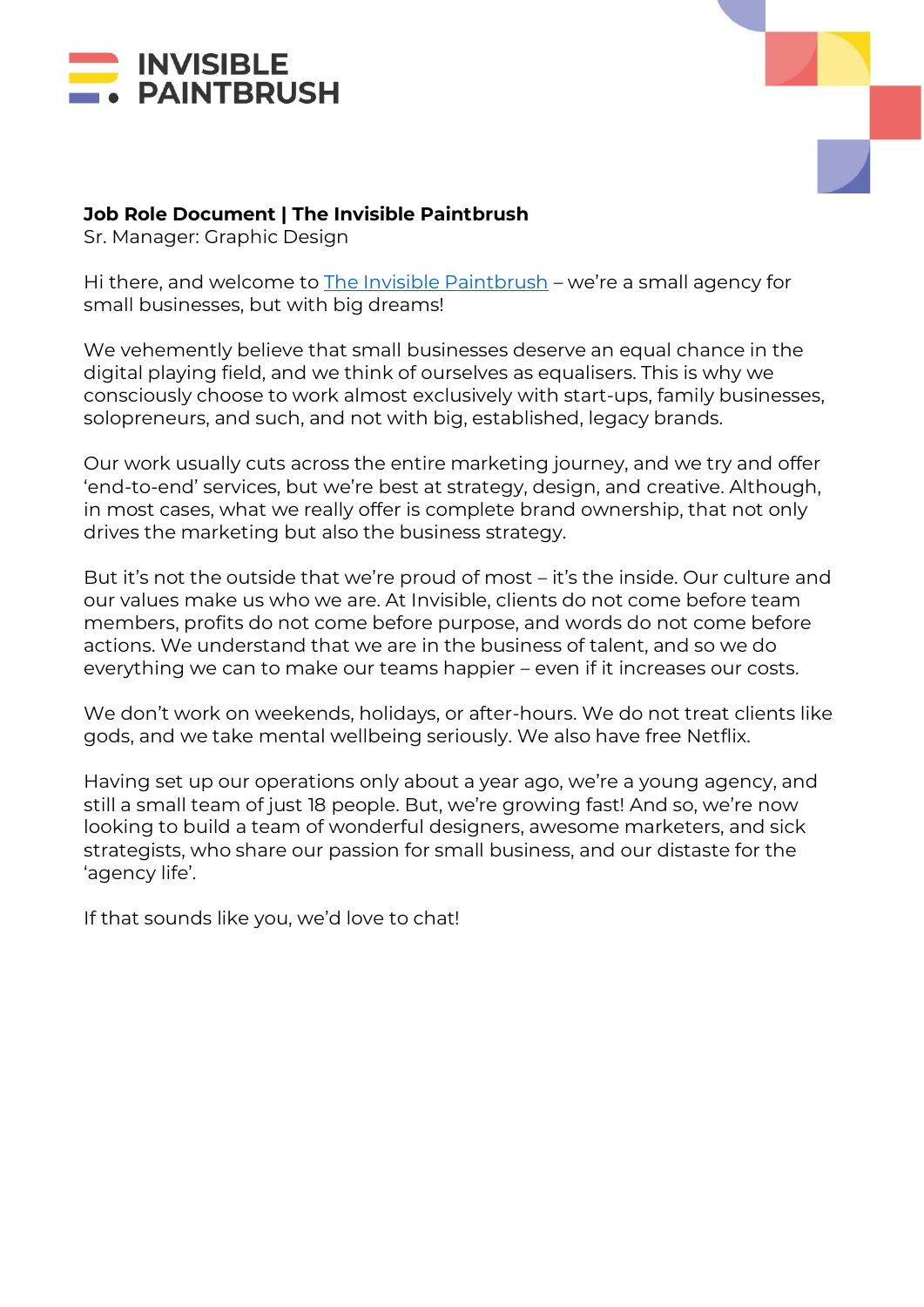



#### **Designation:**

Sr. Manager: Graphic Design

### **Experience:**

2 years or more of agency/design experience

# **CTC**:

5 to 7 lacs per annum (based on skill and experience)

### **Reporting Manager:**

Chief Designer

### **Location:**

Bangalore, India or Work From Home

# **One-Line Job Description:**

Developing concepts, graphics and layouts for small businesses.

# **Key Responsibilities:**

- Oversee conceptualization of design projects.
- Create execution plans for projects and see them through to completion.
- Ensure the design team and junior designers are producing quality work.
- Conceptualise original and unique designs and illustrations.
- Choose the right images, typography, graphics and layouts for the project.
- Ensure the products created are user-friendly and convey brand consistency with all projects.
- Coordinate between marketing and design teams to ensure smooth flow of work.
- Stay up to date with the changing trends in the field and best practices.
- Assisting with almost everything else that we do, whenever time permits. We will never refuse to involve you on a project.

# **Key Skills:**

Design Techniques (Illustration, Typography, Colour Theory etc.), Adobe Creative Suite (most importantly, Ps and Ai), Communication, Team Management